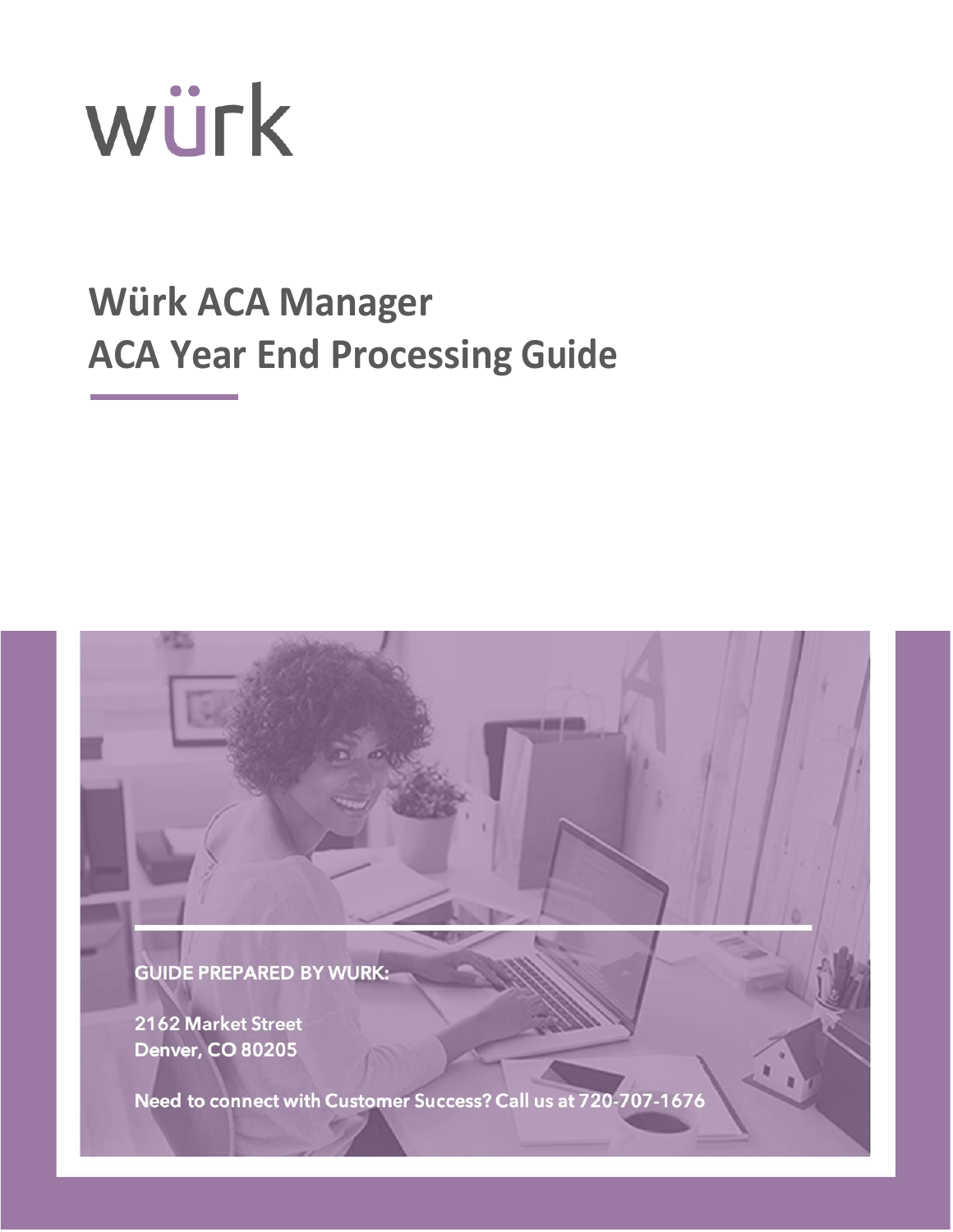# **OVERVIEW**

The information below will guide you through the steps to complete ACA Year End Processing in Wurk.

## **Before you begin processing, ensure the following are completed**:

- 1. *ACA Profiles* are assigned and correctly effective dated. **Initial assignment of ACA Profiles are to be assigned to the 1/1/2012 date line.** However, when an employee's Employee Type changes during their tenure (i.e. Full-Time to Part-Time / Part-Time to Full-Time), it's critical they are assigned to a different ACA Profile and it's effective dated according to the date of their Employee Type change.
- 2. *Benefit Profiles* are assigned and correctly effective dated according to the first date the employees' **medical** benefits would begin.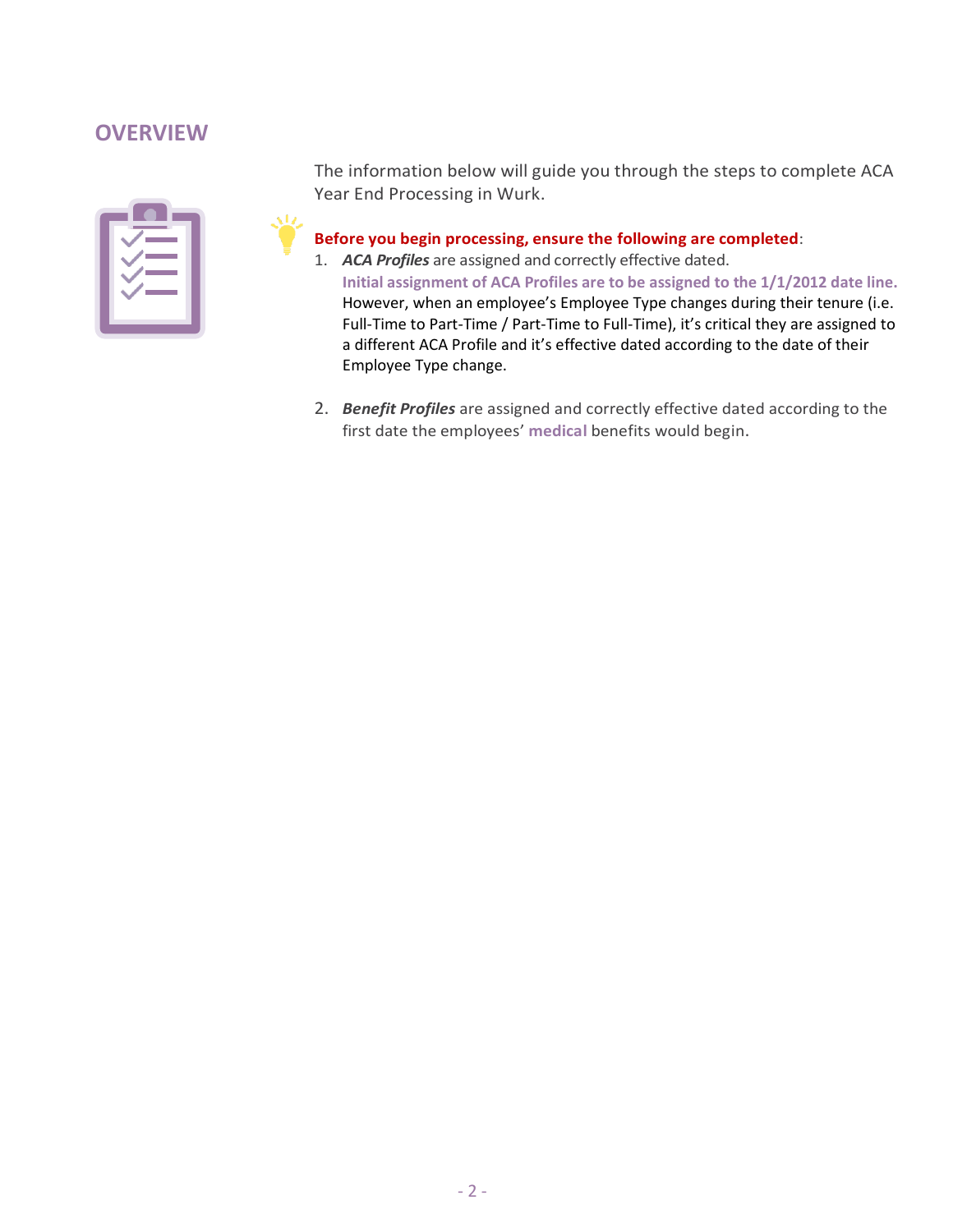# **ACA Processing Steps**

#### **1. Recalculate Employee ACA Timelines**

- Team (double person icon) > Benefits > ACA > Employee ACA Actions
- Select all employees > click Recalculate (select 2020)

#### **\*\*Recalculating large amounts of employees could take up to 45 minutes\*\***

- $\triangleright$  To lessen recalculating time, filter by ACA Profile and recalculate by smaller groups of employees.
- $\triangleright$  While employee timelines are recalculating, you may open another window and continue working on other items while the recalculations are in process.

| SΑ |                             |
|----|-----------------------------|
|    | <b>System Administrator</b> |
|    | Sign Out                    |
|    | <b>Close Account View</b>   |
|    | New Window                  |

2. **Locate the** *ACA Year End Processing* menu item in the hamburger menu Team (single person icon) > Benefits > ACA > ACA Year End Processing

This Checklist will guide you through the Processing steps to successfully create, populate, finalize, and electronically deliver the 1095-C forms to employees, including creating, populating, and finalizing a 1094-C for each EIN operating within your organization.

• Click the pencil icon next to a line associated to last year and the company you will process for; all EIN's must be processed separately.

← ACA Year End Processing



• If last year was not automatically created, click the "Add Tax Year Entry" button.



• Once in the Checklist, it will include all steps needed to complete ACA Processing.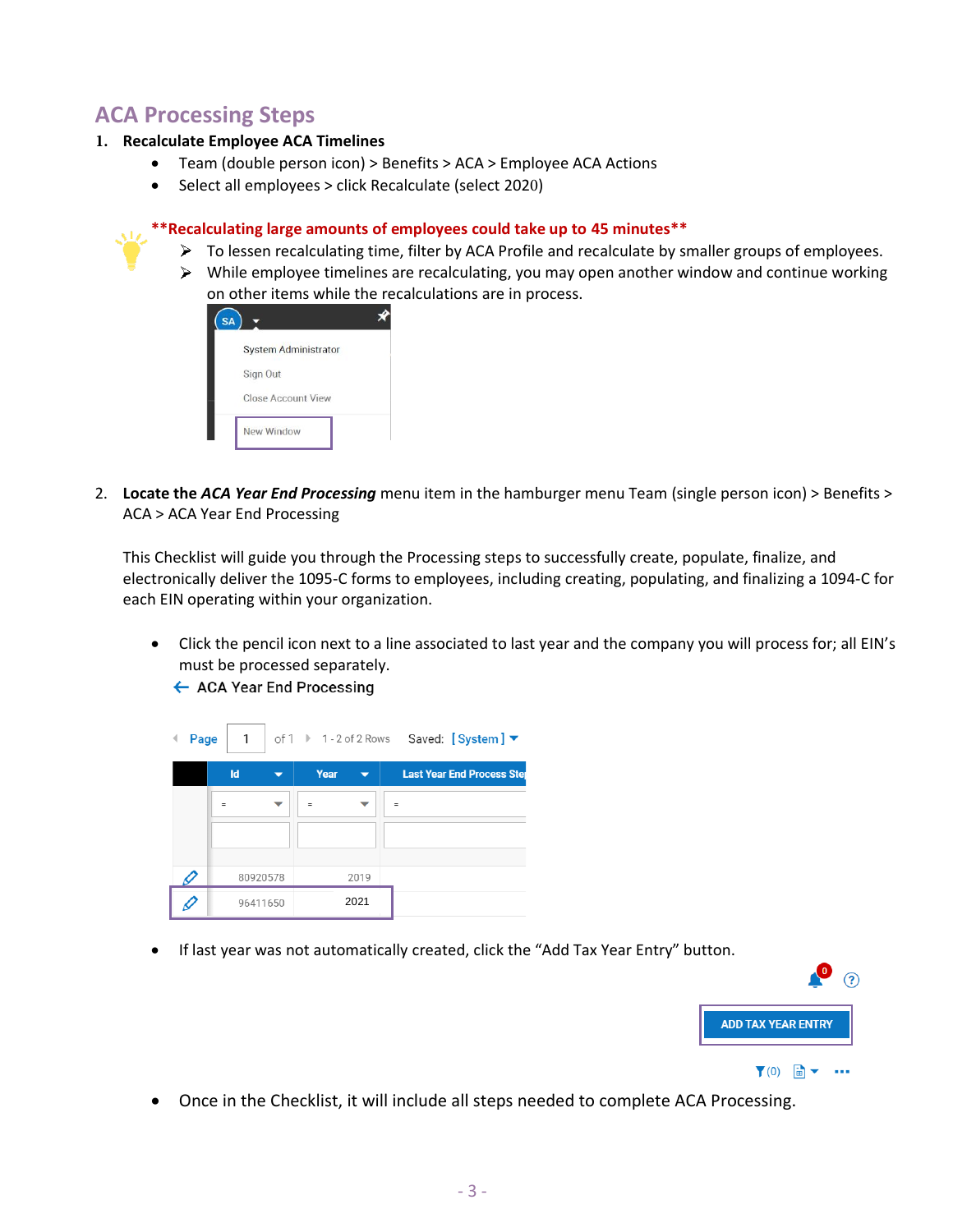| Incomplete<br>0%                                                                                                                                                                                                                                                                                                                                                                                                                                                                                                                                                |
|-----------------------------------------------------------------------------------------------------------------------------------------------------------------------------------------------------------------------------------------------------------------------------------------------------------------------------------------------------------------------------------------------------------------------------------------------------------------------------------------------------------------------------------------------------------------|
| ◈<br>No 1095-C forms have been opened.<br>No 1094-C forms have been opened.                                                                                                                                                                                                                                                                                                                                                                                                                                                                                     |
| A<br>Please note that, ultimately, it is your responsibility to insure the accuracy of IRS For<br>submitting the forms to the IRS or to employees. There may be circumstances in wh<br>If inaccurate forms were to be submitted to the IRS or employees, the company cou<br>conducting a review of the forms, it is important that you answered all of the question<br>program]. The capitalized terms in these questions are defined terms that are found<br>1094-C and 1095-C. Please consult your legal advisor if you have any questions on I<br>correctly. |
| <b>Checklist Steps</b><br>Repopulate 1095-C Forms (Optional)                                                                                                                                                                                                                                                                                                                                                                                                                                                                                                    |
| ⊙<br>No 1095-C forms have been opened.<br><b>View Employee Forms 1095-C</b>                                                                                                                                                                                                                                                                                                                                                                                                                                                                                     |
| Finalize 1095-C Forms<br>View Employee Forms 1095-C                                                                                                                                                                                                                                                                                                                                                                                                                                                                                                             |

• Click through the blue hyperlinks to complete each step; when finished, click "Mark as Complete"

## **3. Populate 1095-C Forms**

An Employer must furnish an **Employee Form 1095-C** for each employee who was a full-time employee of the employer for any month of the calendar year, as defined by the employer's measurement periods.

**Note**: Forms must be added by clicking "*Mass Add New"* before clicking "*Mass Populate"*



- **A** From the Checklist, click **Repopulate 1095-C Forms (Optional)** to create and populate forms 1095-C for employees. **B** Click **Add New** or **Mass Add New** to create new forms. **C** Click **Mass Populate** to auto-populate values in the selected forms.
- **D** Click the **View Form 1095-C** icon to view an individual form.
- **E** Click **Mass View** to open selected forms for editing and review. **F** Click **Mass Edit** to edit fields for multiple forms using the same values. **G** Click **Back** to return to the checklist.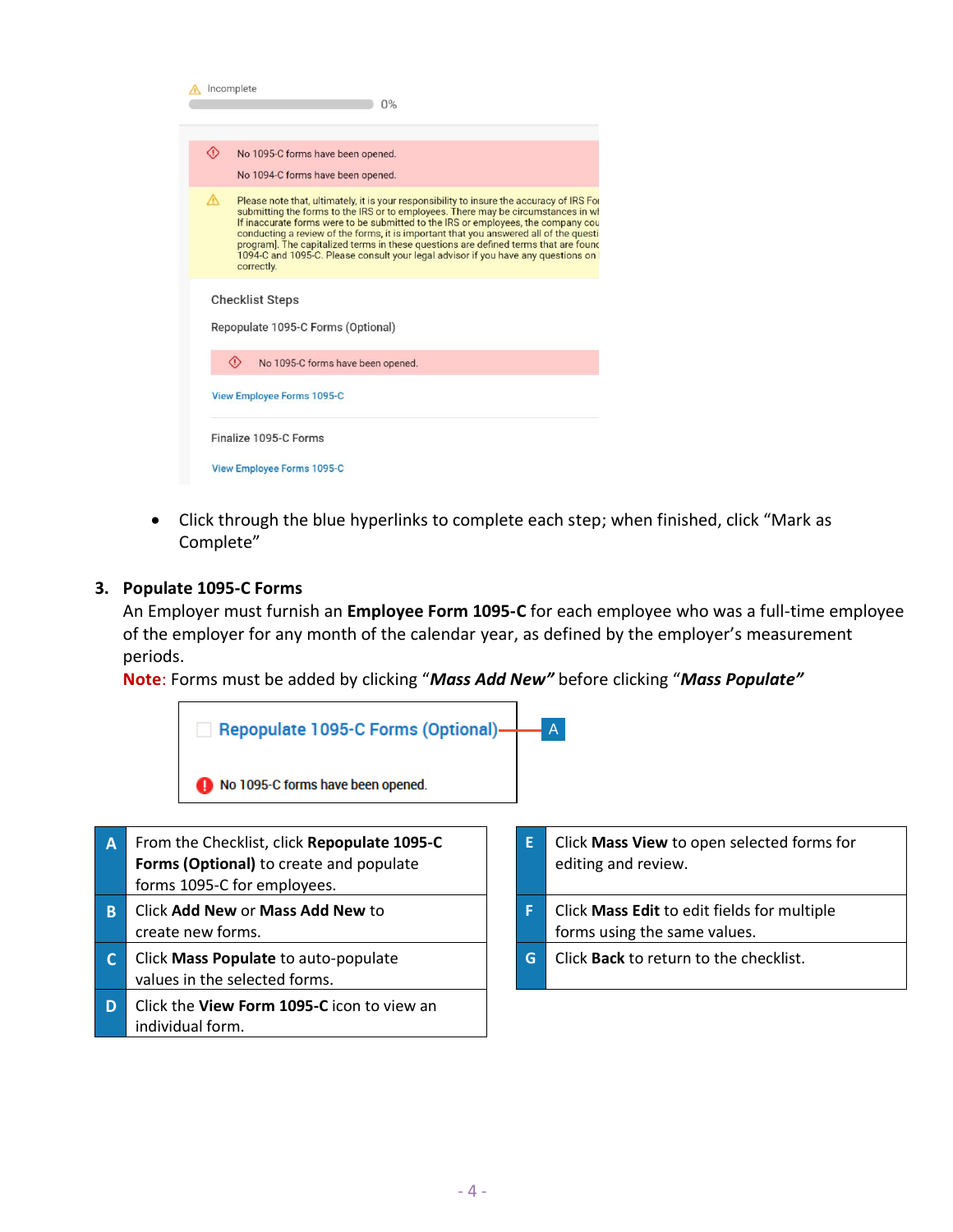|  |               |                           |   |                                          |                   | B                                               | E.                                  |
|--|---------------|---------------------------|---|------------------------------------------|-------------------|-------------------------------------------------|-------------------------------------|
|  |               | $\leftarrow$ Form 1095-Cs |   |                                          |                   | <b>Add New</b><br><b>Mass Add New</b>           | <b>Mass View</b><br><b>ALC UNIT</b> |
|  |               |                           |   |                                          |                   |                                                 | <b>Mass Populate-</b>               |
|  |               |                           |   | Individual Form 1095-C Saved: [System] ▼ |                   |                                                 | Mass Edit-                          |
|  |               |                           |   | of $1 \rightarrow$<br>1 - 11 of 11 Rows  |                   |                                                 | <b>Mass Delete</b>                  |
|  | Page          |                           |   |                                          |                   | Selected Year: 2017<br>$\blacktriangledown$ (1) | <b>Mass Finalize-</b>               |
|  |               |                           |   | Employee Id                              | <b>First Name</b> | <b>Last Name</b>                                | <b>Mass Unfinalize</b>              |
|  | I             | $\times$                  | Ė | 1018                                     | Luis              | Melton                                          | <b>Mass Clear</b>                   |
|  | $\mathscr{Q}$ | X                         | ℰ | 1024                                     | Scott             | Jacobs                                          | Active                              |
|  | $\mathscr{O}$ | X                         | Ė | 1025                                     | Ted               | Atkins                                          | Active                              |
|  | v             | Х                         | O | 1026                                     | Carlos            | Hudson                                          | Active                              |
|  | I             | X                         | ℰ | 1027                                     | David             | Martin                                          | Active                              |
|  | $\mathscr{O}$ | X                         | ℰ | 1028                                     | Janet             | Preston                                         | Active                              |
|  | 0             | X                         | ℰ | 1029                                     | Todd              | Montgomery                                      | Active                              |

**4. Finalize 1095-C Forms**



| н | From the Checklist, click Finalize 1095-C Forms to<br>finalize forms 1095-C for employees. | Click <b>Back</b> to return to the checklist. |
|---|--------------------------------------------------------------------------------------------|-----------------------------------------------|
|   | Click Mass Finalize to finalize the selected forms.                                        |                                               |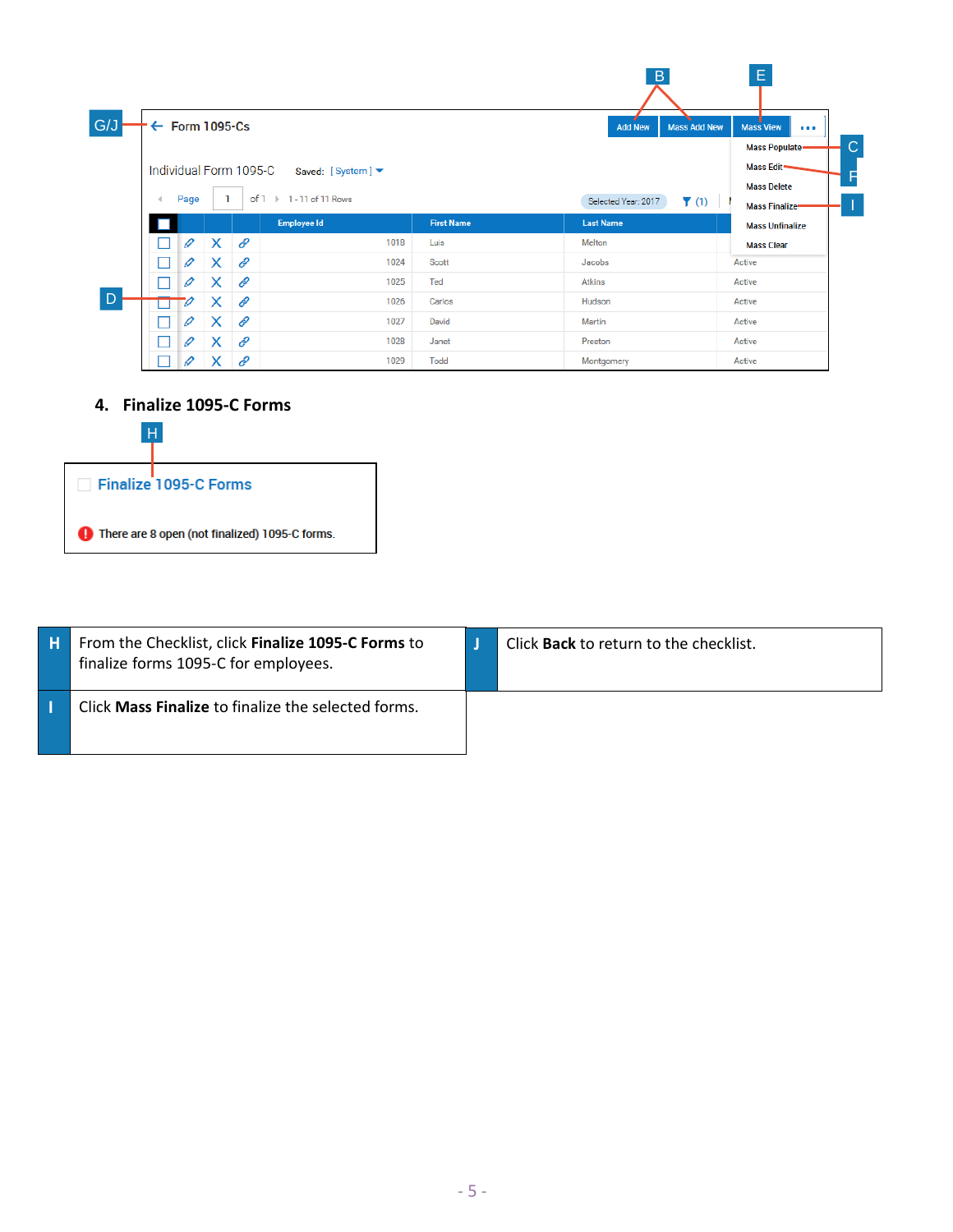# **5. 1095-C Dependent Forms (Optional) – Self-Insured Only**

**Dependent Forms 1095-C** are used for individuals who do not appear in the company, but are still due a Form 1095-C for a self-insured plan. A typical example is a former spouse or just aged dependent child who enrolls in a **self-insured COBRA plan. This will need to be manually populated.**

| A | From the Checklist, click View Dependent<br>Forms 1095-C to create and populate forms<br>1095-C for dependents.                                                  | F | Fill out the remain                              |
|---|------------------------------------------------------------------------------------------------------------------------------------------------------------------|---|--------------------------------------------------|
| B | Click Add New to create new forms.                                                                                                                               |   | <b>Click Finalize Form</b>                       |
|   | Complete the pop-up 1095 Questionnaire<br><b>Confirmation</b> fields with the EIN & reason<br>for 1095-C. This will automatically fill out<br>portions the form. | G | Click <b>Back</b> twice to<br>add additional 109 |
| D | Click OK.                                                                                                                                                        |   |                                                  |

| F  | Fill out the remainder of the form details.                                                     |
|----|-------------------------------------------------------------------------------------------------|
|    | <b>Click Finalize Form</b>                                                                      |
| G. | Click <b>Back</b> twice to return to the checklist or<br>add additional 1095-C Dependent forms. |

|                                                                               | Benefits > ACA > ACA Year End Processing<br>EIN<br><b>Year End Process 20xx</b><br>←<br>Name<br>Incomplete<br>A            |                     |                          |                |
|-------------------------------------------------------------------------------|----------------------------------------------------------------------------------------------------------------------------|---------------------|--------------------------|----------------|
|                                                                               | 0%                                                                                                                         |                     |                          |                |
|                                                                               | 1095-C Dependent Forms (Optional)                                                                                          |                     |                          |                |
|                                                                               | ◈<br>No 1095C Dependent forms have been opened.                                                                            |                     |                          |                |
|                                                                               | <b>View Dependent Forms 1095-C</b>                                                                                         | A                   |                          |                |
| Benefits > ACA > Forms > Dependent Forms 1095-C                               |                                                                                                                            |                     |                          | B              |
| ← Dependent Forms 1095-C                                                      |                                                                                                                            |                     | <b>KZ</b><br><b>KN</b>   | <b>ADD NEW</b> |
| of 1 > 0 Rows Saved: [System ] $\blacktriangledown$<br>Page<br>$\blacksquare$ |                                                                                                                            |                     |                          |                |
| Id<br><b>Dependent Name</b><br>$\overline{\phantom{a}}$                       | <b>Finalized</b><br><b>Company EIN</b><br>$\overline{\phantom{a}}$<br>$\overline{\phantom{a}}$<br>$\overline{\phantom{a}}$ | <b>Is Corrected</b> | $\overline{\phantom{a}}$ | <b>Created</b> |

|   | Id                 | $\overline{\phantom{0}}$ | <b>Dependent Name</b> | $\blacktriangledown$ | Finalized | $\mathbf{v}$ | <b>Company EIN</b> | $\overline{\phantom{a}}$ | <b>Is Corrected</b> | ▽                        | <b>Created</b> |
|---|--------------------|--------------------------|-----------------------|----------------------|-----------|--------------|--------------------|--------------------------|---------------------|--------------------------|----------------|
|   | $=$                | $\overline{\phantom{a}}$ | $=$                   | $\checkmark$         | All       | $\checkmark$ | $=$                | $\checkmark$             | All                 | $\overline{\phantom{a}}$ | $=$            |
|   |                    |                          |                       |                      |           |              |                    |                          |                     |                          |                |
|   |                    |                          |                       |                      |           |              |                    |                          |                     |                          |                |
| O | No Data to Display |                          |                       |                      |           |              |                    |                          |                     |                          |                |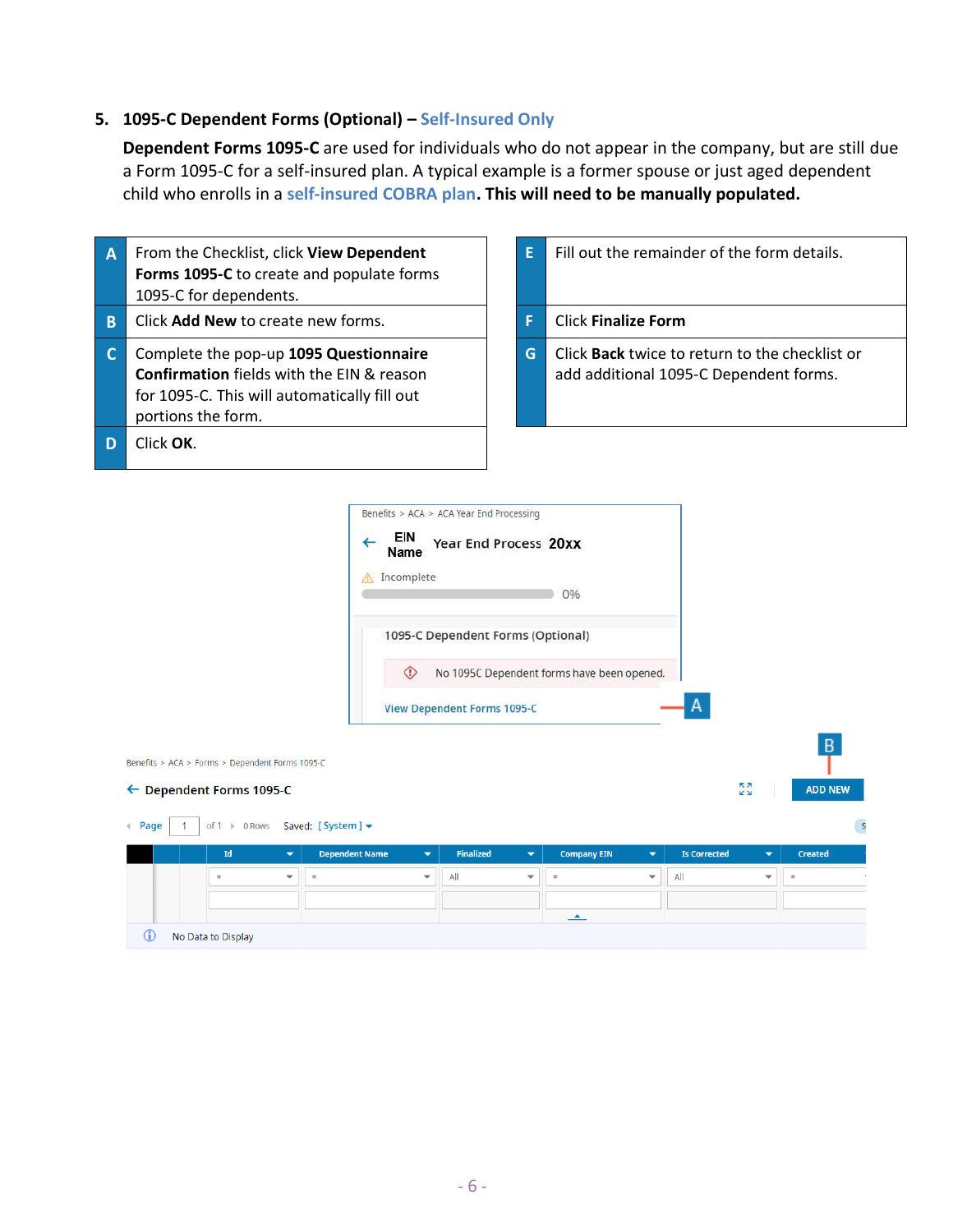| Benefits > ACA > Forms<br>← Form 1095-C Dependent                                                                                                                                                                                                                                                                                                                                                                                                                                                                                                     |                                                                                                                                                                                                                                                                                                                                                                                                                                                                                                                                                                                                                                                                                                                                                            | <b>UNFINALIZE FORM</b><br><b>DOWNLOAD PDF</b><br><b>FINALIZE FORM</b>                                                                                                                                                                                                                                                                                                                                                                                           | <b>POPULATE FORM</b><br>SAVE                                                                                                                                                                                                                                                        |
|-------------------------------------------------------------------------------------------------------------------------------------------------------------------------------------------------------------------------------------------------------------------------------------------------------------------------------------------------------------------------------------------------------------------------------------------------------------------------------------------------------------------------------------------------------|------------------------------------------------------------------------------------------------------------------------------------------------------------------------------------------------------------------------------------------------------------------------------------------------------------------------------------------------------------------------------------------------------------------------------------------------------------------------------------------------------------------------------------------------------------------------------------------------------------------------------------------------------------------------------------------------------------------------------------------------------------|-----------------------------------------------------------------------------------------------------------------------------------------------------------------------------------------------------------------------------------------------------------------------------------------------------------------------------------------------------------------------------------------------------------------------------------------------------------------|-------------------------------------------------------------------------------------------------------------------------------------------------------------------------------------------------------------------------------------------------------------------------------------|
| Form 1095-C<br>Department of the Treasury<br>Internal Revenue Service<br>Part L Employee<br>1 Name of employee (first name,<br>3 Street address (including apartr<br>4 City or town<br>Part II Employee Offi<br>All 12 Months<br>14 Offer of<br>Coverage (enter<br>required code)<br>15 Employee<br>Required<br>Contribution (see<br>instructions)<br>16 Section 4980H<br>Safe Harbor and<br>Other Relief (enter<br>code, if applicable)<br>17 ZIP Code<br>For Privacy Act and Paperwo                                                                | 1095C Questionnaire Confirmation<br>X<br>Company EIN*<br>$\star$<br>Reason for 1095-C*<br>Other<br>٠<br><b>COBRA Reporting</b><br>Other<br>exists for the individual in the reporting year<br>please open the existing Form 1095-C and<br>adjust as needed.<br>If no Form 1095-C already exists for the<br>individual please click OK below and proceed<br>with manually filling out the form as needed.<br>CANCEL<br>OK                                                                                                                                                                                                                                                                                                                                   | $\Box$ VOID<br>OMB No. 1545-2251<br>I Coverage<br>CORRECTED<br>2020<br><b><i><u>amation</u></i></b><br>dicable Large Employer Member (Employer)<br>8 Employer identification number (EIN)<br>including room or suite no.)<br>10 Contact telephone number<br>12 State or province<br>13 Country and ZIP or foreign postal code<br>Plan Start Month (enter 2-digit number):<br>July<br>Sept<br>Oct<br>Nov<br>Dec.<br>Aug<br>Form 1095-C (2020)<br>Cat. No. 60705M | <b>POOTSO</b>                                                                                                                                                                                                                                                                       |
| ⊕                                                                                                                                                                                                                                                                                                                                                                                                                                                                                                                                                     | The Form 1095-C instructions state that there<br>should only be one Form 1095-C reported for<br>each individual by ALE. If a Form 1095-C already<br>exists for the individual in the reporting year<br>please open the existing Form 1095-C and<br>adjust as needed.<br>If no Form 1095-C already exists for the<br>individual please click OK below and proceed<br>with manually filling out the form as needed.                                                                                                                                                                                                                                                                                                                                          | X                                                                                                                                                                                                                                                                                                                                                                                                                                                               |                                                                                                                                                                                                                                                                                     |
| würk<br>11:11 AM (Mountain)<br>Benefits > ACA > Forms<br>← Form 1095-C Dependent<br>Form 1095-C<br>Department of the Treasury<br>Part L Employee<br>1 Name of employee (first name,<br>3 Street address (including aparts<br>4 City or town<br>Part II Employee Offe<br>All 12 Months<br>14 Offer of<br>Coverage (enter<br>required code)<br>15 Employee<br>Required<br>Contribution (see<br>instructions)<br>16 Section 4980H<br>Safe Harbor and<br>Other Relief (enter<br>code, if applicable)<br>17 ZIP Code<br><b>For Privacy Act and Paperwo</b> | 1095C Questionnaire Confirmation<br>Company EIN*<br>Reason for 1095-C*<br>COBRA Reporting<br>$\bigcirc$ Individual already has a form 1095-C for this reporting<br>year.<br>Individual listed in part I of the form was enrolled in<br>COBRA for at least one month in the reporting year.<br>$\bigcirc$<br>This option should be selected when the X<br>individual who you will enter in Part I was<br>not an employee of the ALE listed in Part<br>II at any point in the reporting year.<br>COBRA plan is Self-Insured*<br>Yes<br>Individual was enrolled for the following months.<br>All Months<br>$\Box$ February<br>$\Box$ January<br>March<br>$\Box$ April<br>May<br>$\Box$ June<br>$\Box$ July<br>$\Box$ August<br>$\Box$ car<br>$\Box$<br>CANCEL | X<br><b>ILOAD PDF</b><br><b>UNFINALIZE FORM</b><br>$\mathbf{v}$<br><b>VOID</b><br>۰<br><b>1 Coverage</b><br>CORRECTED<br>ormation<br>dicable Large Employer Member (Employer)<br>/or<br>including room or suite no.)<br>12 State or province<br>Plan Start Month (enter 2-digit number):<br>July<br>Sept<br>Oct<br>Aug<br>٠<br>Cat. No. 60705M<br>D<br>OK                                                                                                       | $\alpha$ $\sigma$<br>Search<br><b>FINALIZE FORM</b><br><b>POPULATE FORM</b><br><b>PDOT50</b><br>OMB No. 1545-2251<br>2020<br>8 Employer identification number (EIN)<br>10 Contact telephone number<br>13 Country and ZIP or foreign postal code<br>Nov<br>Dec<br>Form 1095-C (2020) |

**6. Deliver Electronic 1095-C Forms**

**Note: This step does not need to be completed as part of ACA Processing if you do not want to provide employee's electronic access to their 1095-C or if you want to release at a separate time.**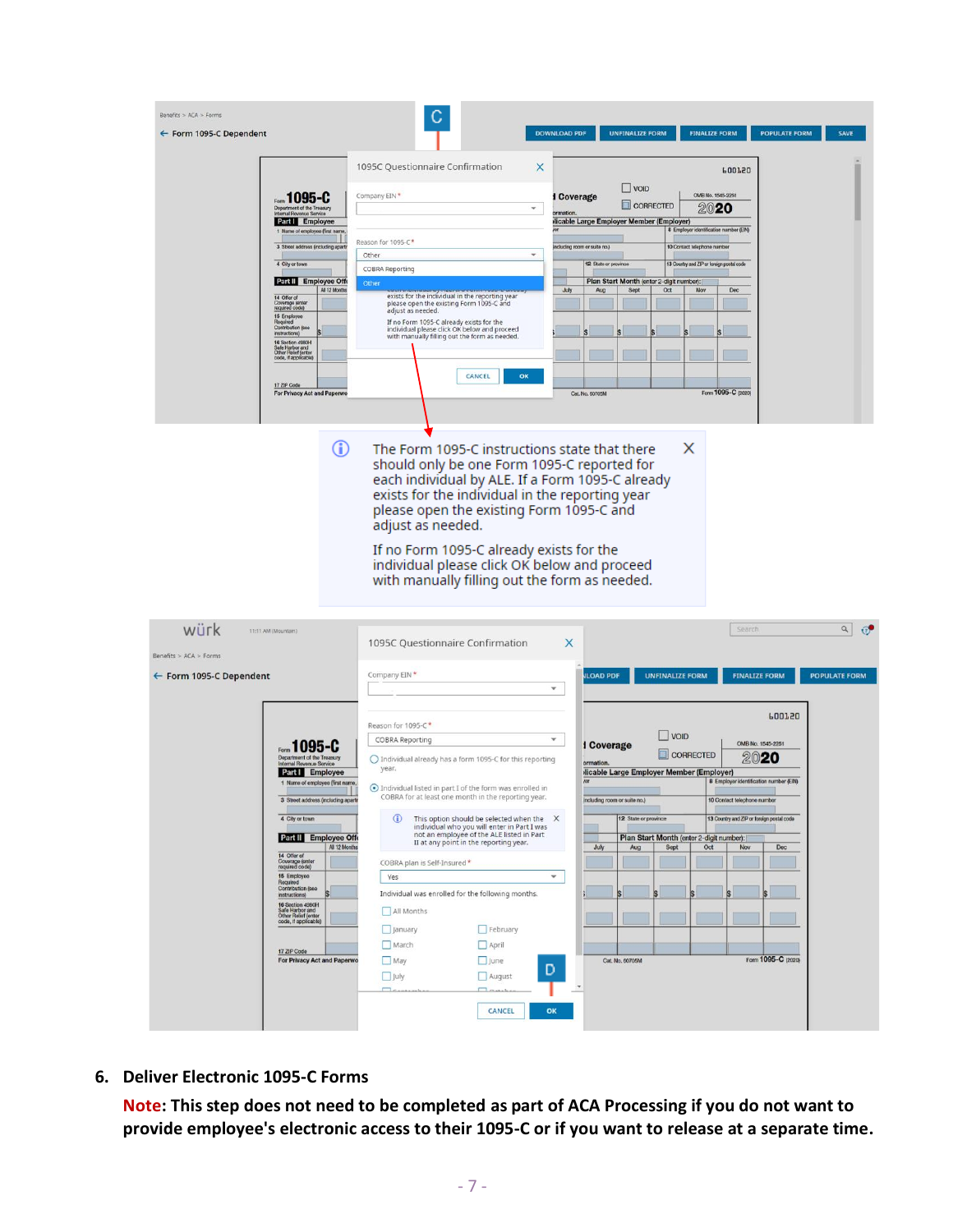**Wurk will file with the IRS (and applicable states) and all paper forms will be mailed by the federal and state deadlines.** Mark your calendar to return to the *ACA Year End Processing* and complete this step to Deliver Electronic Forms at a later time.



# **7. Populate 1094-C Forms**

Employers must create and Populate a 1094-C for each EIN in scope for ACA Filing. **Note**: Forms must be added by clicking "*Add New"* before clicking "*Populate"*

| A              | From the Checklist, click Repopulate<br>1094-C Forms (Optional) to create and<br>populate form 1094-C for your company. |   | Click OK.                                                  |
|----------------|-------------------------------------------------------------------------------------------------------------------------|---|------------------------------------------------------------|
| B              | Click Add New to create a new form.                                                                                     |   | Click Save after reviewing all form fields.                |
| $\mathbf C$    | Click Populate Form to auto-populate<br>values in the form.                                                             | G | Click Download PDF to save or print a<br>copy of the form. |
| $\overline{D}$ | Complete the pop-up 1094<br><b>Questionnaire Confirmation fields.</b><br>This will automatically fill out the<br>form.  | н | Click Back twice to return to the checklis                 |

| Click OK.                                                  |
|------------------------------------------------------------|
| Click Save after reviewing all form fields.                |
| Click Download PDF to save or print a<br>copy of the form. |
| Click <b>Back</b> twice to return to the checklist.        |
|                                                            |
| н.                                                         |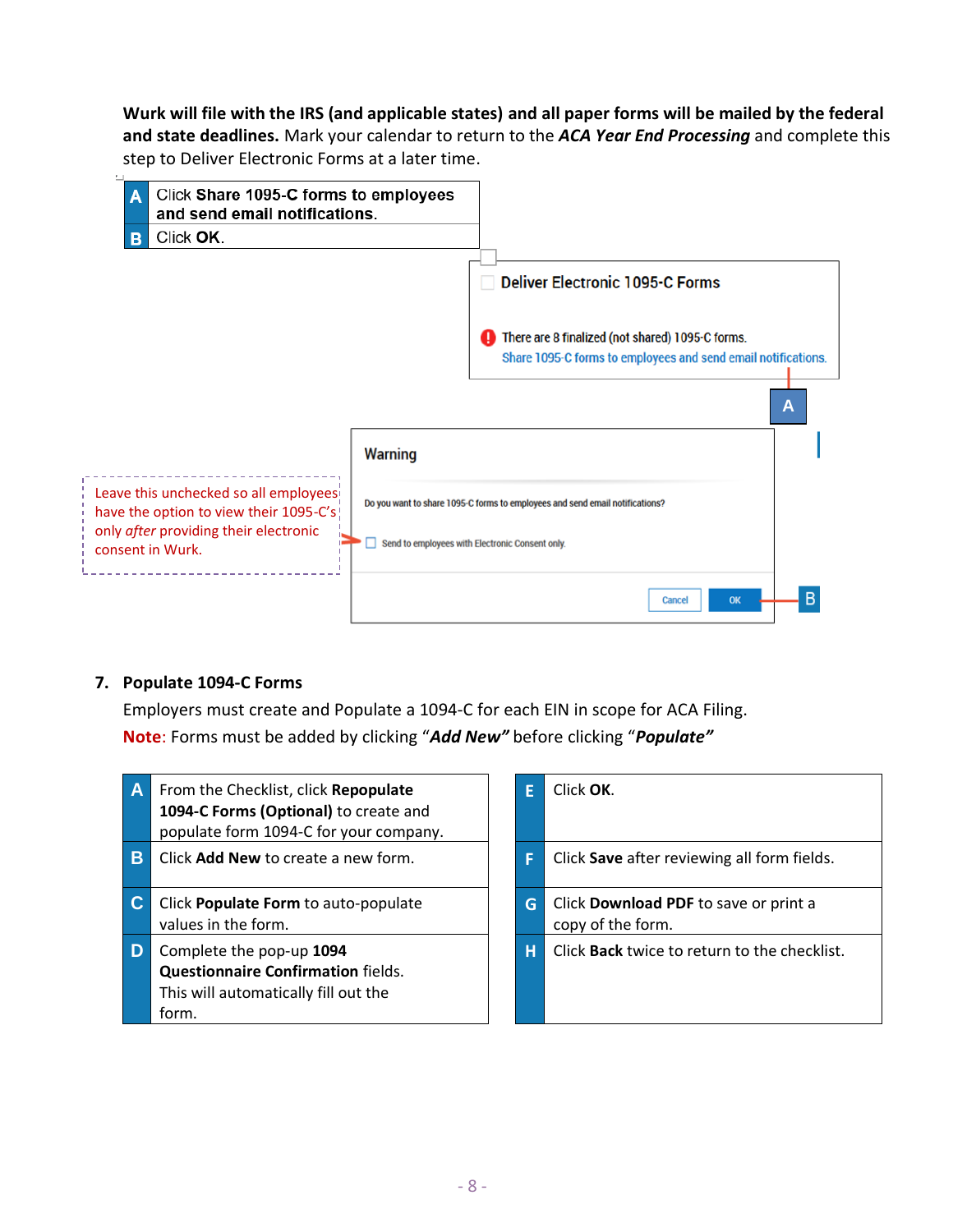| Repopulate 1094-C Form (Optional) -                         |                                                      |                  |                                                                          |                                           |                                               |                  |
|-------------------------------------------------------------|------------------------------------------------------|------------------|--------------------------------------------------------------------------|-------------------------------------------|-----------------------------------------------|------------------|
| No 1094-C forms have been opened.                           |                                                      |                  |                                                                          |                                           |                                               |                  |
|                                                             |                                                      |                  |                                                                          |                                           | $\overline{B}$                                |                  |
| $\leftarrow$ Form 1094-Cs                                   |                                                      |                  |                                                                          |                                           | <b>Add New</b>                                | <b>Mass View</b> |
| Employer Form 1094-C                                        | Saved: [System] ▼                                    |                  |                                                                          |                                           |                                               |                  |
| $\mathbf{1}$<br>Page                                        | of $1 \rightarrow 1 - 1$ of 1 Rows                   |                  |                                                                          | Selected Year: 2017                       | Mode:                                         |                  |
|                                                             |                                                      |                  |                                                                          |                                           | $\blacktriangledown$ (1)                      |                  |
|                                                             | <b>Created</b>                                       | <b>Finalized</b> |                                                                          | <b>Company EIN</b>                        | <b>Company Name</b>                           |                  |
| $\varnothing$<br>X                                          | 09/20/2018                                           |                  |                                                                          | 12-3456789                                |                                               |                  |
| Form 1094-C                                                 |                                                      |                  |                                                                          |                                           | <b>Unfinalize Form</b><br><b>Download PDF</b> |                  |
| Form 1094-C                                                 |                                                      |                  | Transmittal of Employer-Provided Health Insurance Offer and              |                                           |                                               | <b>CORRECTED</b> |
| Department of the Treasury                                  |                                                      |                  | <b>Coverage Information Returns</b>                                      |                                           |                                               |                  |
| Internal Revenue Service                                    | Part   Applicable Large Employer Member (ALE Member) |                  | Go to www.irs.gov/Form1094C for instructions and the latest information. |                                           |                                               |                  |
| 1 Name of ALE Member (Employer)                             |                                                      |                  |                                                                          | 2 Employer identification number (EIN)    |                                               |                  |
| <b>GKTCS Solutions</b>                                      |                                                      |                  |                                                                          | 12-3456789                                |                                               |                  |
| 3 Street address (including room or suite no.)              |                                                      |                  |                                                                          |                                           |                                               |                  |
| 101 West Washington Street                                  |                                                      |                  |                                                                          |                                           |                                               |                  |
| 4 City or town                                              |                                                      |                  | 5 State or province                                                      | 6 Country and ZIP or foreign postal code  |                                               |                  |
| Indianapolis<br>7 Name of person to contact                 |                                                      | IN               |                                                                          | 46204<br>8 Contact telephone number       |                                               |                  |
| <b>Max Blackburn</b>                                        |                                                      |                  |                                                                          |                                           |                                               |                  |
| 9 Name of Designated Government Entity (only if applicable) |                                                      |                  |                                                                          | 10 Employer identification number (EIN)   |                                               |                  |
| 11 Street address (including room or suite no.)             |                                                      |                  |                                                                          |                                           |                                               | For (            |
| 12 City or town                                             |                                                      |                  | 13 State or province                                                     | 14 Country and ZIP or foreign postal code |                                               |                  |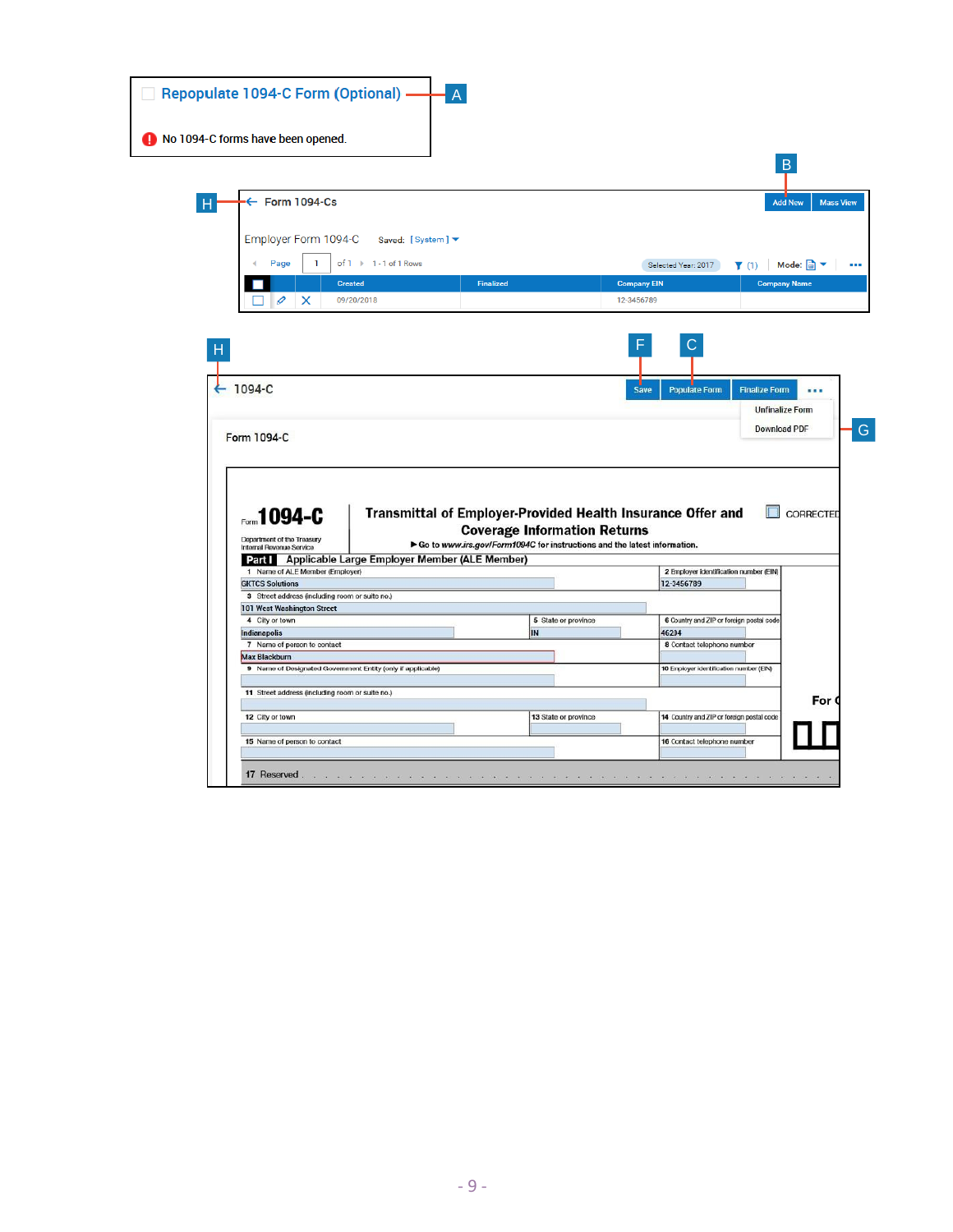| 1094 Questionnaire Confirmation                                                                                                         |   |
|-----------------------------------------------------------------------------------------------------------------------------------------|---|
| $\sqrt{\phantom{a}}$ This is the authoritative transmittal for this ALE Member                                                          |   |
| $\sqrt{}$ ALE Member is a member of an Aggregated ALE Group<br>for at least one calendar year month                                     |   |
| ⋒<br>ER is part of an Aggregated ALE Group<br>for the following months                                                                  | x |
| √ All Months                                                                                                                            |   |
| ER qualifies for the 98% Offer Method                                                                                                   |   |
| Yes                                                                                                                                     |   |
| Qualifying Offer Method                                                                                                                 |   |
| Yes                                                                                                                                     |   |
| $\sqrt{}$ A Minimum Essential Coverage (MEC) plan was offered to at<br>least 95% (70% in 2015) of full time employees and<br>dependents |   |
| √ All Months<br>Е                                                                                                                       |   |
| <b>CANCEL</b><br>OK                                                                                                                     |   |

- Complete the 1094 Questionnaire to populate the form. Please review the IRS Instructions for Forms [1094 & 1095](https://www.irs.gov/pub/irs-pdf/i109495c.pdf) if you are unsure how to answer the Questionnaire.
- **The only manual adjustment you may need to make is adjusting the form counts in Line 18 & 20 for any Dependent 1095-C that need to be included.**

## **8. Finalize 1094-C Forms**

**A** Click **Finalize 1095-C Forms** to finalize forms 1094-C. **C** Click **Finalize Form**. **B** Click the **View Form 1094-C** icon to open a form 1094-C. **D** Click **Back** twice to return to the checklist.

| <b>Finalize 1094-C Form</b>                    |  |
|------------------------------------------------|--|
| There are 1 open (not finalized) 1094-C forms. |  |